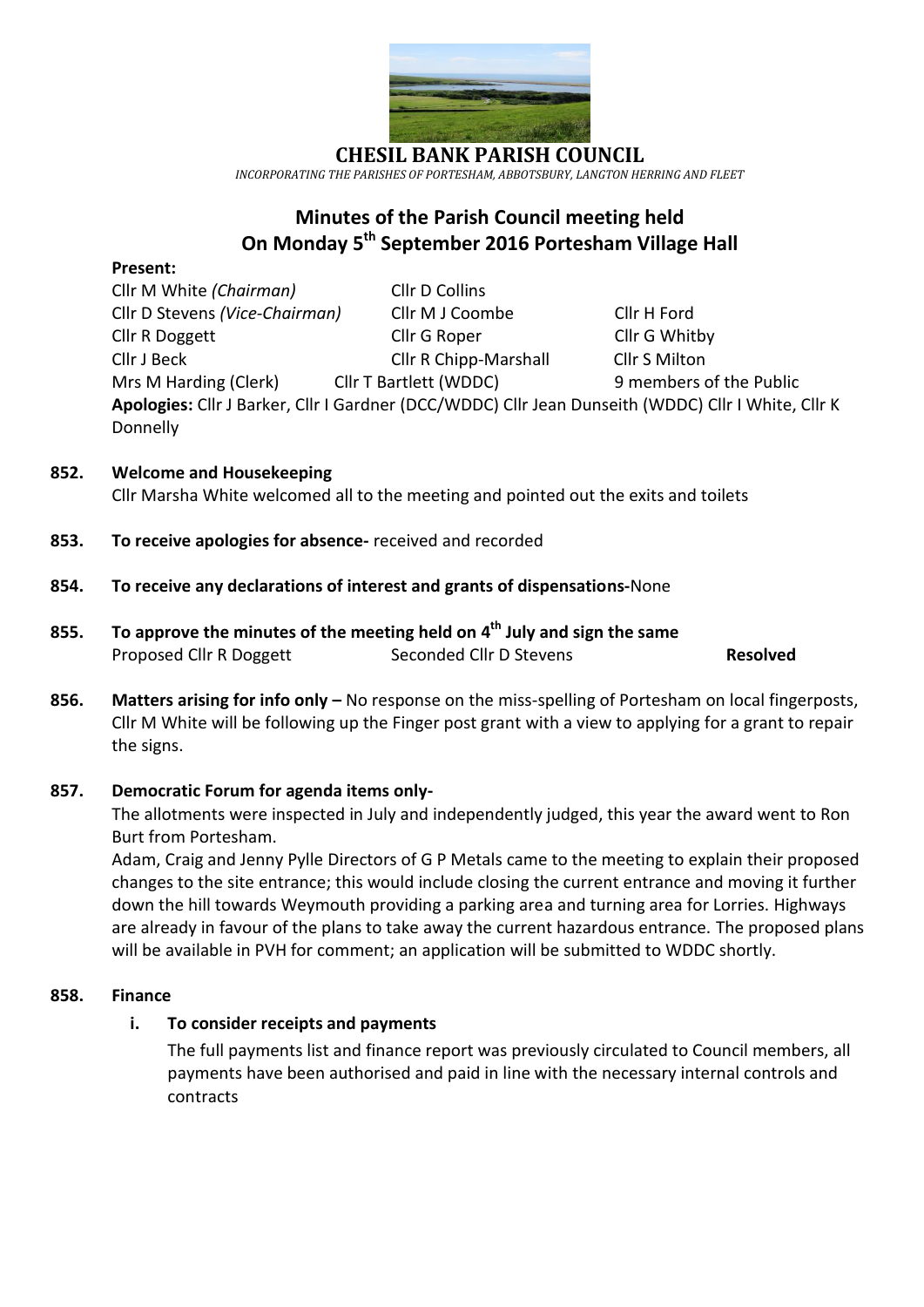*INCORPORATING THE PARISHES OF PORTESHAM, ABBOTSBURY, LANGTON HERRING AND FLEET*

| <b>Receipts</b>             |                              |         |
|-----------------------------|------------------------------|---------|
| Stonewater                  | <b>Glebe House rents</b>     | 1609.69 |
| G Jolliffe                  | <b>Chesil Fayre</b>          | 25.00   |
| <b>Internet Cafe</b>        | <b>Takings</b>               | 23.30   |
| J Jolliffe                  | <b>Chesil Fayre</b>          | 35.00   |
| W B Vincent                 | <b>Chesil Fayre</b>          | 25.00   |
| <b>Chesil Fayre Takings</b> | <b>Chesil Fayre</b>          | 1200.00 |
| <b>Chesil Fayre Takings</b> | <b>Chesil Fayre</b>          | 680.00  |
| J & L Hospitality           | Chesil Fayre                 | 25.00   |
| Fraser                      | <b>Chesil Fayre</b>          | 201.00  |
| Freiesleben                 | <b>Chesil Fayre</b>          | 25.00   |
| <b>Chesil Rocks</b>         | donation to Defib            | 400.00  |
| WI                          | Chesil Fayre                 | 10.00   |
| COOP                        | Sibley                       | 45.00   |
| Langton Herring fete        | goods                        | 21.99   |
| <b>Ilchester Est</b>        | Chesil Fayre                 | 25.00   |
| C G Fry                     | <b>Chesil Fayre</b>          | 50.00   |
| <b>Wessex Ground</b>        | <b>Chesil Fayre</b>          | 25.00   |
| <b>Payments</b>             |                              |         |
| <b>Sinclair Electrical</b>  | Defib installation           | 196.00  |
| <b>Paul Bridle</b>          | Bench maintenance annual fee | 575.00  |
| I Pritchard                 | LH amenity area (2 pmts)     | 472.50  |
| W B Vincent                 | Abbotsbury rec ground        | 204.00  |
| Martin Jolliffe             | Cemetery and Churchyard      | 550.00  |
| <b>Gareth James</b>         | <b>Grass Contract</b>        | 284.70  |
| Mrs M Harding               | Salary/Expenses              | 686.84  |
| <b>HMRC</b>                 | <b>PAYE</b>                  | 17.09   |
| <b>BDO</b>                  | <b>Annual Audit</b>          | 240.00  |
| Portesham VH                | <b>Hall hire</b>             | 24.00   |
| The Play Inspection         | Annual play inspection       | 270.00  |

Proposed Cllr R Doggett Seconded Cllr S Milton **Resolved**

Bank Balances as at the end of July 2016 **£30651.97**

The Annual return audit for 2015-16 has now been completed by external auditors with no matters arising, this will be available to view online and notices on the website

# **ii. To consider the donation to the Dorset and Somerset Air Ambulance from the proceeds of the Chesil Bank Fayre**

The Chesil Fayre raised over £2700.00 for recreation projects in the parish and the Dorset and Somerset Air Ambulance.

In line with last year's donation it was agreed to donate a similar percentage it was proposed that a donation of £700.00 is made to the Dorset & Somerset Air Ambulance Proposed Cllr S Milton Seconded Cllr J Beck **Resolved** 

#### **859. Working Group reports:**

**i.** Emergency Planning- defibrillator updates, installation costs and future (RD/JB)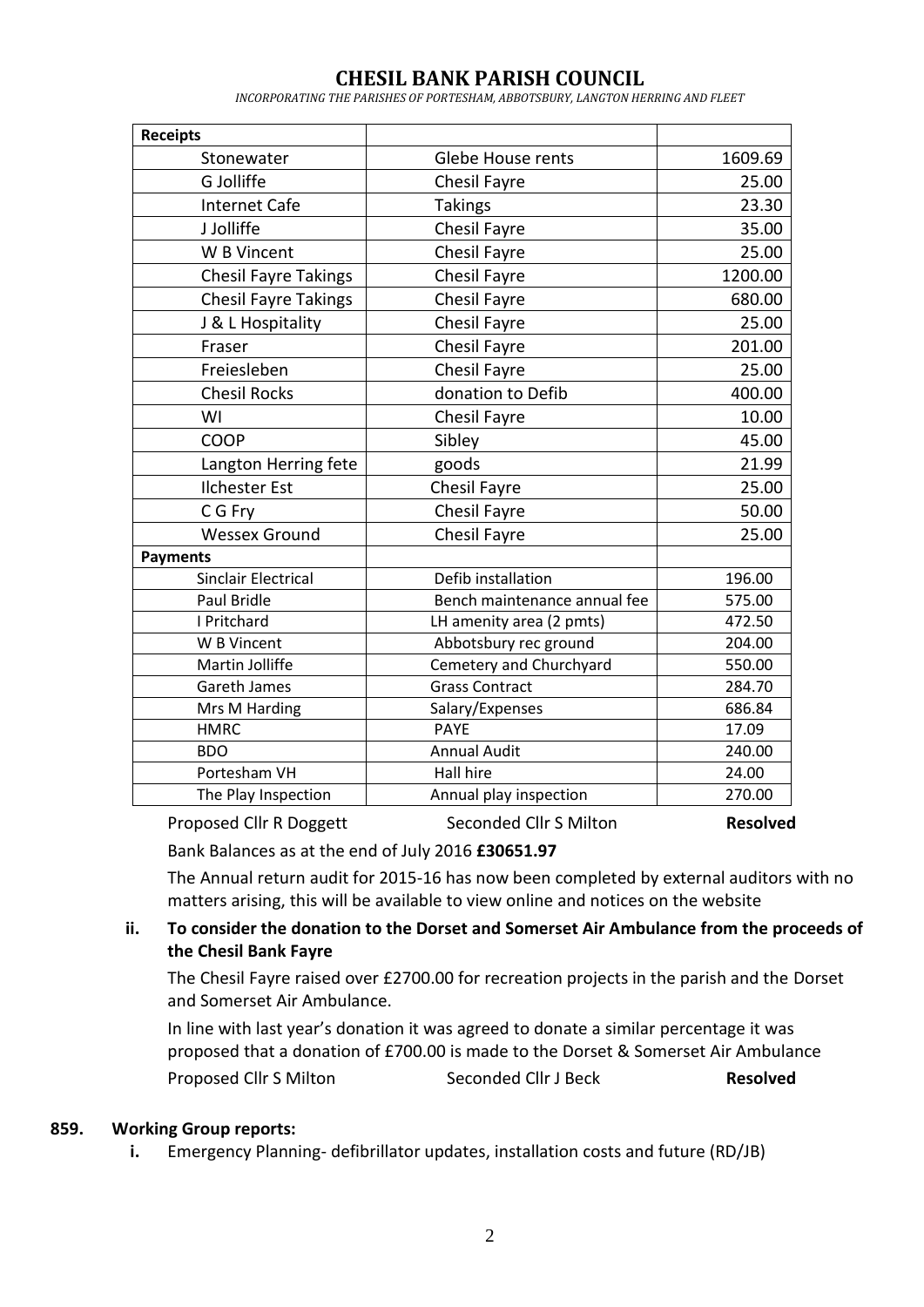*INCORPORATING THE PARISHES OF PORTESHAM, ABBOTSBURY, LANGTON HERRING AND FLEET*

**Langton Herring Defib**- Cllr Doggett reported that the LH defib has been purchased through the BHF and the PC have received a donation of £400 from Chesil Rocks, quotes had been gathered for the defib cabinet by Cllr Doggett who reported on the three quotes and proposed the cabinet to be purchased from Wel Medical at a cost of £599.95 plus Vat. Proposed Cllr R Doggett Seconded Cllr G Roper **Resolved**

Cllr Doggett also gathered quotes for the installation of the Defib it was agreed to use Sinclair Electrical, the same contractor who installed the Portesham Defib at a cost of £243 allowing for an automatic light so it can be easily accessed in the dark. Proposed Cllr R Doggett Seconded Cllr D Collins **Resolved** 

**Portesham Defib-** has now been installed and further training will be organised by Ray and Janice in the coming months with James Irvine The new defibrillator will now be added to the asset register and insurance

- **ii. Recreation- Chesil Fayre report and Allotment award** –Cllr White reported on the success of the Chesil Fayre this year, raising £2700. Cllr White thanked Keith and Danny who worked tirelessly to provide a Landover and helicopter experience which helped raise even more funds this year; this was enjoyed by many on the day. The PC thanked the village for their patience whilst the helicopter took off and landed. This year we had a lot more help and are looking to meet with those who are interested to discuss how it went and a date for 2017, this will be held on Monday  $12<sup>th</sup>$  September at PVH.
- **iii. Planning and Development** the group met and discussed a response to the paperless planning pilot group. A report on the discussions was circulated noting that the Council felt the purchase of a projector would not be appropriate for showing plans, when a planning application is received from WDDC by email each parish would consider if copies of plans are required. The Clerk will then contact the agent or applicant to request copies of plans. The PC agreed to accept the comments prepared by the group to be sent to the Pilot group. Proposed Cllr R Doggett Seconded Cllr G Whitby **Resolved**
- **iv. Budget** to agree a meeting date in preparation for the budget/precept 2017/18 A meeting will be arranged to further discuss the Highways working together document and budget for 2017/18 provisional date is Wed  $19<sup>th</sup>$  October with the four Chairs MW/JC/DS and RD. Cllr White asked that all Parishes hold a meeting to discuss the document and possible maintenance costs in each of the parishes.

# **860. To consider all planning applications in circulation**

- **i. WD/D/16/000999-** Land adjacent to 9 Bramdon Close-erect dwelling- **No Objection**s.
- **ii. WD/D/16/000927-** Land between East Farm& Bishops Close, Rosemary Lane Abbotsbury-Demolish existing garages and erect a new dwelling- **strongly object- withdrawn**
- **iii. WD/D/16/001339-** 48 West Street Abbotsbury- Renovation and repointing of chimney stack- **No objections- approved**
- **iv. WD/CA/16/00240-** Westhope Angel Lane- Tree works-**No Objections- Approved**
- **v. WD/D/16/001503-** East Fleet Farm, Fleet Lane- Certificate of lawfulness (existing)Use of area for season camping pitches and stationing of touring caravans and ancillary facilities-**No objections**
- **vi. WD/D/16/000747- 15 Front Street-** Erect first floor extension- in circulation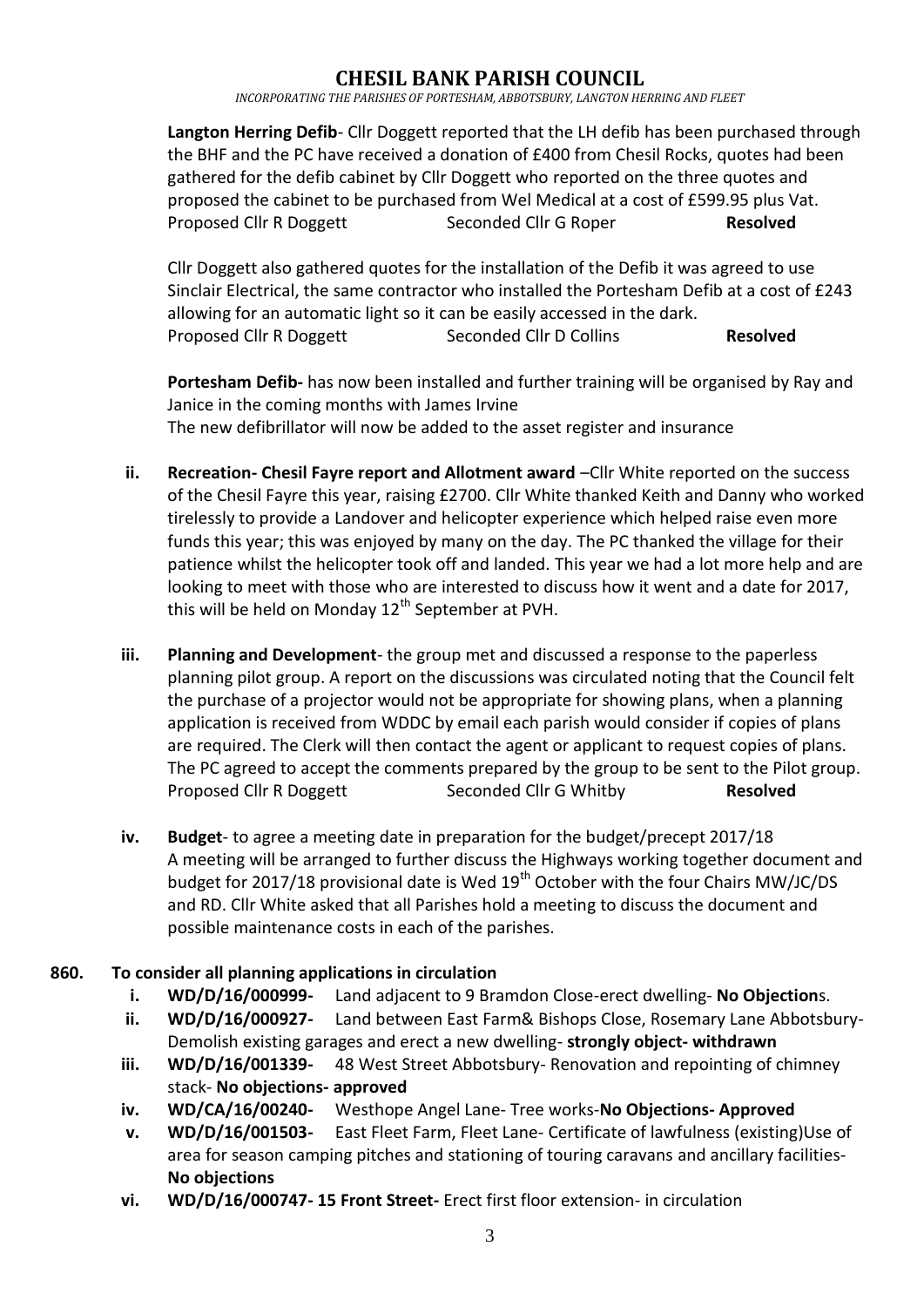*INCORPORATING THE PARISHES OF PORTESHAM, ABBOTSBURY, LANGTON HERRING AND FLEET*

Cllr Collins explained he had missed the paper copies of some applications, and the deadline had passed, apologies had been sent, when the digital process gets underway this will not be an issue as Cllrs will be checking plans online

- **vii. To discuss proposed changes to the entrance of the Scrap Yard in Portesham** Councillors agreed that it has to be better for road safety to enable trucks and customers to get off the road rather than having to reverse in. Signage would be good warning of the entrance but due to the rural roads protocol the Council have not been successful in the past having signage installed so if the applicant can do this it would be welcomed. If the work is approved it is hoped to be implemented next spring/summer.
- **viii. To discuss any other planning applications/enforcements** Further concerns have been raised and reported regarding the breaking of the constraints on the Certificate of lawfulness on Willow Barn, many evenings after 6pm work is being carried out at the site up until 11pm at night, further steps will be looked into and records kept.

## **861. To receive any Highways issues**

- **i.** Cllr Beck reported that vegetation is covering many of the road signs so the Dorset Road safe cannot deploy cameras where they cannot be enforced. Hedges need to be cut and landowners will be asked to cut back overgrown hedges.
- **ii.** The parking on the road outside Ducks Farm Shop was raised as it is causing an issue when the bus stops and vehicles try to overtake and encounter a parked car.
- **iii.** The PC have now received the second hand SID from DCC and will aim to use both in the agreed locations in the parishes, the PC will be looking into putting a SID pole in Langton Herring. Cllr Beck asked if there are any volunteers to help with the deployment of the SID, a notice will be placed in the Chesil Magazine

# **iv. To discuss the new "Working Together with Highways" programme**

Cllr White reported on the document received with the proposals for the future of village maintenance, Cllr Doggett reported on the meeting he attended on  $28<sup>th</sup>$  July where this was put to DAPTC members. Cllrs have concerns with the costs this will pushed down to the Parish, it was agreed that this will be discussed at parish meetings and with a working group, to calculate what the costs to the parish could be as this will have a bearing on the parish precept. The options are to find volunteers to carry out the work, the PC to employ persons to carry out the work in house or finally to employ the services of DCC, costs were given in the working together document and can be found on the PC website.

A working group was proposed to further discuss this, the following members volunteered to be on the working group-Marsha White, Ray Doggett, Dave Stevens, John Coombe and David Collins

Proposed Cllr R Doggett Seconded Cllr M White **Resolved**

#### **862. To consider a report of RoW issues in the Parishes**

- **i.** The style into Rockets has been reported also the ditch at the bottom of the playing field was reported as it needs clearing out as it is H & S hazard.
- **ii.** To discuss the Dog related issues in West Dorset- Fleet Councillors had highlighted the issues of dog walkers along the coastal path in Fleet, dog walkers do not take notice of the notices and let dogs off the leads which disturb ground nesting birds and leave dog mess behind. The Clerk will contact the dog warden for further information on this.